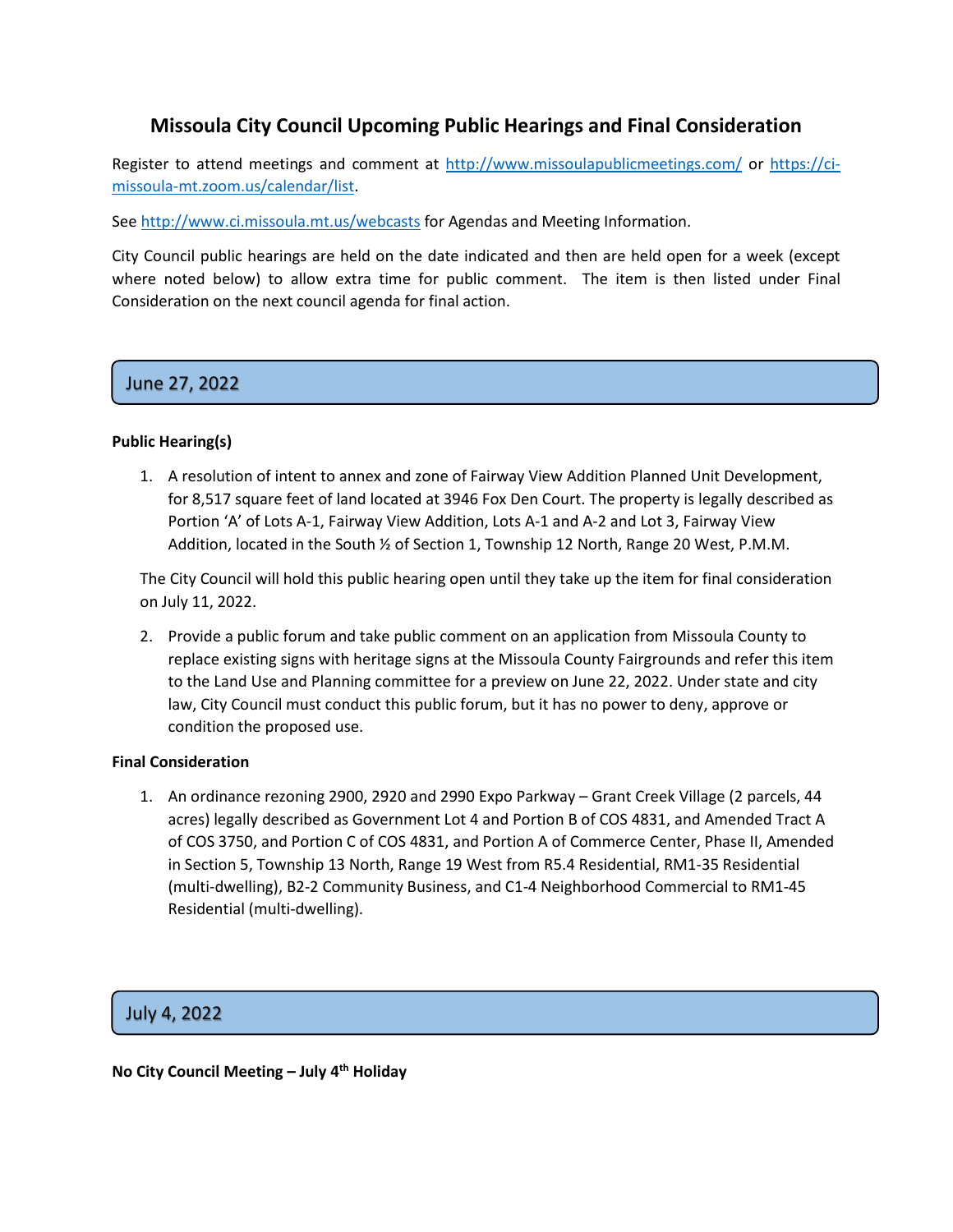# 1. July 11, 2022

### **Public Hearing(s)**

1. A resolution generally updating the City of Missoula Subdivision Regulations in response to State legislative amendments adopted during legislative sessions in 2017, 2019, and 2021. Key themes for these changes include: incorporating a process for phased development review; clarifying timelines for final plat reviews; incorporating a process for expedited review; updating several exemption processes; and establishing additional guidance for applying conditions to subdivisions. The request incorporates revisions to Article 1- Introductory Provisions, Article 2 - Definitions, Article 4 – Review & Approval Procedures, Article 5 – Submittal Requirements, and Article 8 – Exempt Land Divisions.

The City Council will hold this public hearing open until they take up the item for final consideration on July 18, 2022.

### **Final Consideration**

1. A resolution of intent to annex and zone of Fairway View Addition Planned Unit Development, for 8,517 square feet of land located at 3946 Fox Den Court. The property is legally described as Portion 'A' of Lots A-1, Fairway View Addition, Lots A-1 and A-2 and Lot 3, Fairway View Addition, located in the South ½ of Section 1, Township 12 North, Range 20 West, P.M.M.

# 2. July 18, 2022

### **Public Hearing(s)**

#### **Final Consideration**

1. A resolution generally updating the City of Missoula Subdivision Regulations in response to State legislative amendments adopted during legislative sessions in 2017, 2019, and 2021. Key themes for these changes include: incorporating a process for phased development review; clarifying timelines for final plat reviews; incorporating a process for expedited review; updating several exemption processes; and establishing additional guidance for applying conditions to subdivisions. The request incorporates revisions to Article 1- Introductory Provisions, Article 2 - Definitions, Article 4 – Review & Approval Procedures, Article 5 – Submittal Requirements, and Article 8 – Exempt Land Divisions.